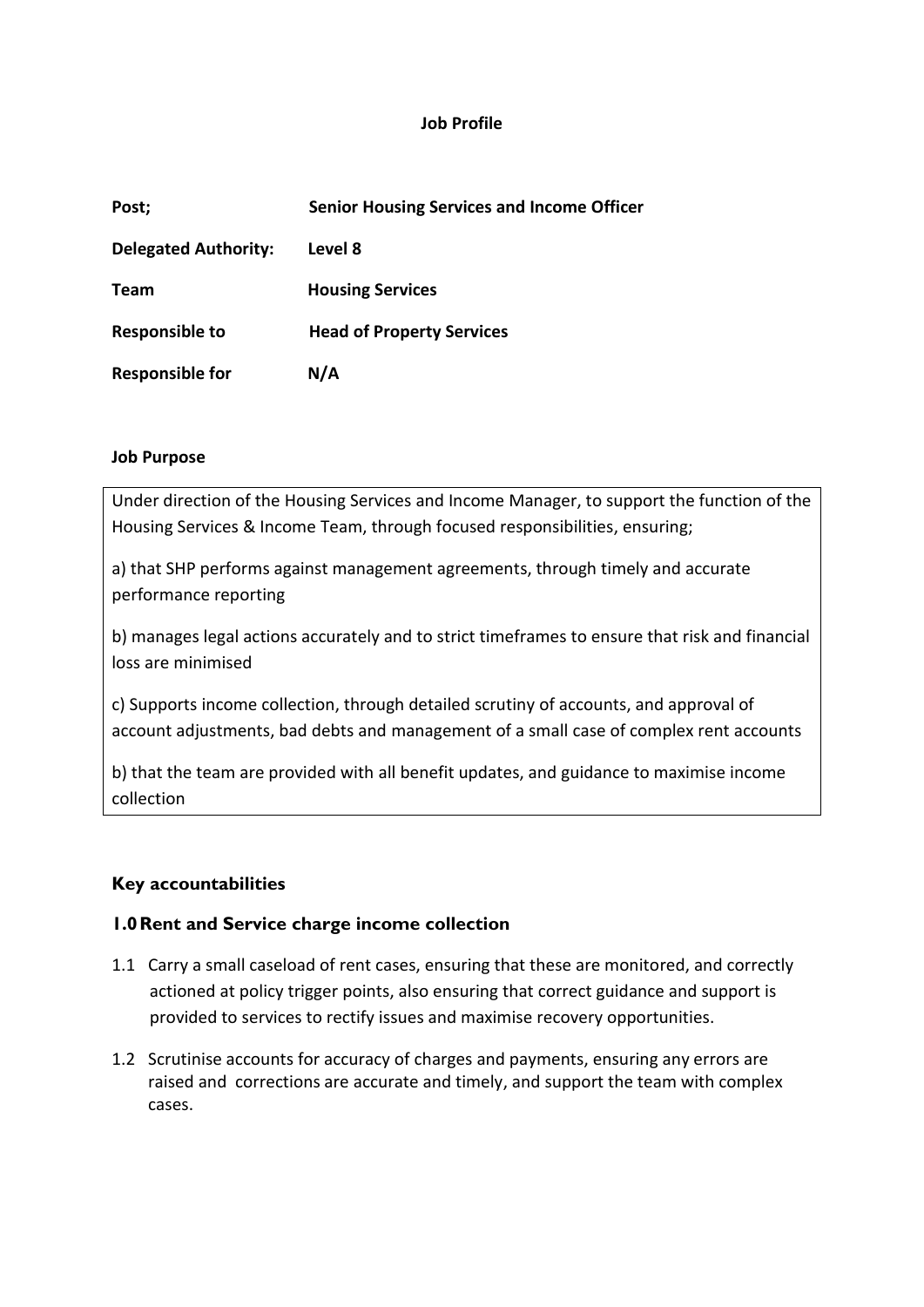- 1.3 Create and maintain comprehensive and accurate records of communication and rent letters issued as part of holistic client support records (accessible and clear to enable support teams to act upon with clients)
- 1.4 In line with SHP Policy and Procedure, issue rent letters at all stated trigger stages for each case, liaising with service teams to ensure these are fully understood by clients, and necessary support/ action is taken, providing guidance to the team where needed.
- 1.5 Identify actions needed to correct accounts, activate or reactive benefit claims and effectively communicate this to service teams, monitoring progress of these, escalating where there are delays
- 1.6 Utilise external opportunities to support the management or de-escalation of arrears
	- 1.6.1 Research and provide current application criteria information for charities and funds available for clients
	- 1.6.2 Utilise housing benefit landlord portals, and train service teams in how to use them to ensure accurate and continued payments
	- 1.6.3 Be the lead on benefit regulations, especially their impact on eligibility, effect on payment of / deduction for charges, impact on direct payments to landlords, criteria and impact of sanctions
- 1.7 Scrutinise accounts to ensure correct payments are being received, and any duplicate or overlapping payments are investigated and addressed (with specific attention to social service and housing benefit), supporting the team with complex cases.
- 1.8 Issue quarterly rent statement to all current clients, and former clients who have outstanding balances in line with SHP Policy and Procedure
- 1.9 Work with service teams where accounts are in credit and require client refund in line with SHP Policies and Procedures
- 1.10 To lead on all former tenant arrears recovery, where services are decommissioned, or there is no allocated service manager
- 1.11 To facilitate monthly rent surgeries within the allocated service teams, providing structured, consistent support, keeping accurate records of actions and making these available to senior managers and staff.
- 1.12 To provide surgery cover for Housing Services & Income Officers, during periods of absence to ensure that service teams receives consistent support from the central team.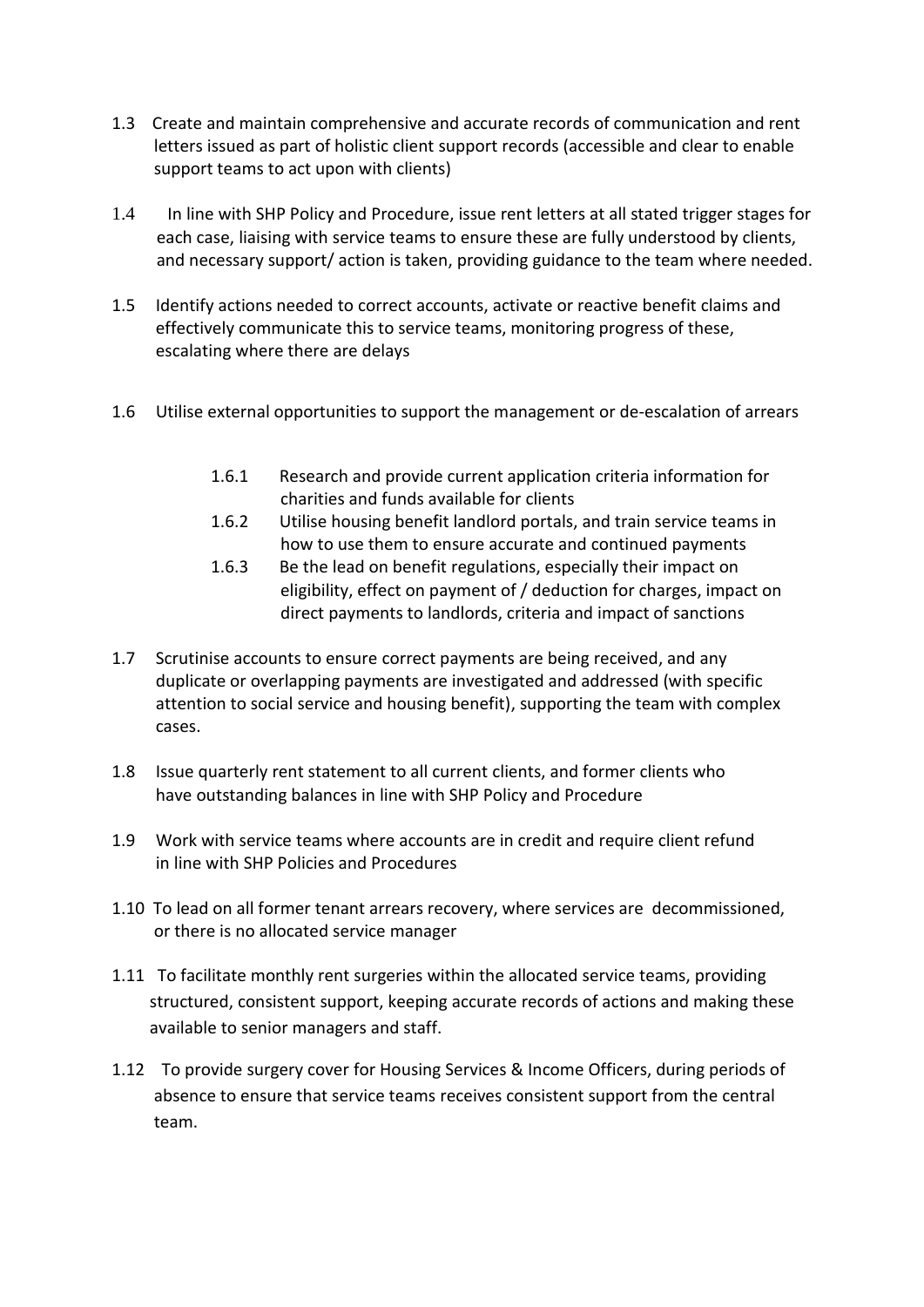- 1.13 Ensure that requested rent adjustments are reviewed for accuracy, approved and submitted, and that they have been correctly applied to accounts.
- 1.14 Provide guidance to the Housing Services & Income team and service teams with relation to Former Tenant Arrears, Bad Debt Recovery & Write Off Procedure.
- 1.15 To review all submissions for bad debt write off, review for accuracy, and either approve as correct, or reject forms, providing details of why the request was rejected.
- 1.16 Maintain and update records for clients' accounts using ActiveH, utilising dashboards, and reports.
- 1.17 Maintain a record of, and oversee requests for housing benefit overpayments, to reduce the level of Blameless Tenant Recovery applied to clients, and ensure that recovery is sought where SHP have paid invoices.
- 1.18 Provide support to the team to ensure that appropriate case cover is provided during periods of leave to avoid delays in case progression, or action follow up.
- 1.19 Assist the Housing Services & Income Manager to deliver comprehensive training to staff teams to support their learning, competence and confidence is using ActiveH, understanding SHP Housing Management Procedures, and legislated housing management duties.

# **2.0 Provide advice and support to Housing Team and service teams, and lead on effective legal actions, including occupation and anti-social behaviour**

- 2.1 Correctly identify rent arrears cases that require legal action, prepare cases, checking for accuracy, submit for internal approval, and where needed be the lead for legal cases, including liaison with providers and solicitors, including attendance at court if required.
- 2.2 Ensure that all legal actions are carried out within legislation, fairly, ensuring that proportionality assessments are carried out, and required evidence is available to support the case.
- 2.3 Liaise with Service Managers and Assistant Directors to ensure that any rent cases progressed for legal action also include any other tenancy related grounds which may be known to the services.
- 2.4 Provide guidance and support to service teams with preparation and process for eviction processes for Excluded Licence Agreements, including monitoring quality and accuracy of requests submitted.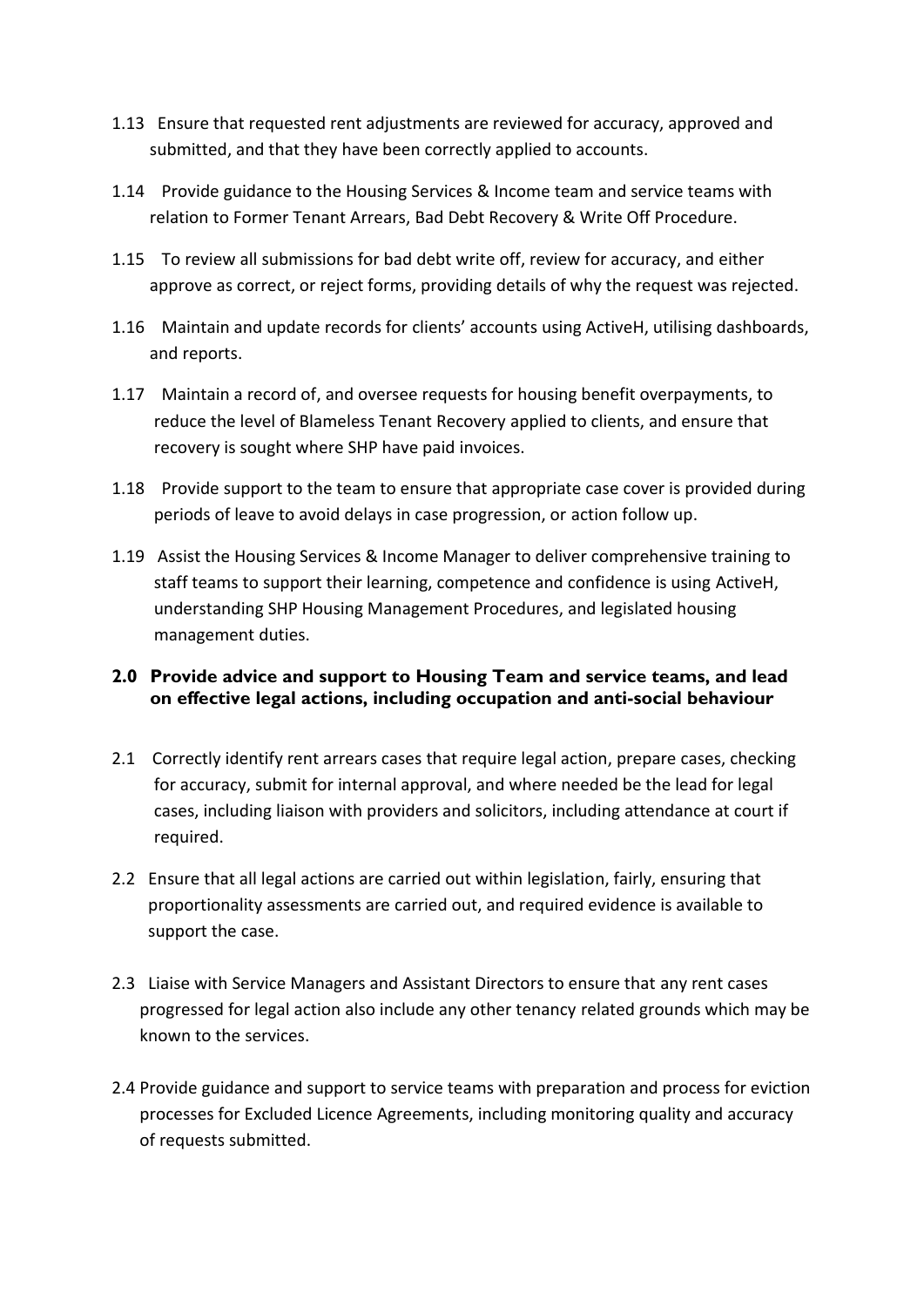2.5 Lead on legal cases that may result in a court hearing, including NTQ's, NOSP's and NRP's.

## **3.0 Monitoring information**

- 3.1 Contributes and supports the Housing Services Manager to producing arrears monitoring information for Head of Property Services, the wider SMT and the Board, that tracks progress against Key Performance.
- 3.2 Assist with the collation and checking of performance data required by Registered Providers through quarterly and annual returns, and midyear audits.
- 3.3 Maintain arrears information to ensure that exception reporting can be provided against KPI reports where schemes or individual arrears cases sit outside organisational targets or standards

## **4.0 Semi Independent Accommodation**

- 4.1 To directly oversee the provision of allocated semi-independent accommodation, and to provide cover support for colleagues during periods of absence
- 4.2 Ensure that service information is current and promoted as a move on option to accommodation services and / or Clearing House, with clear referral criteria and pathways
- 4.3 Carry out client assessments, where needed with partners to ensure appropriate offers are made, and progress to reduce delays in readiness to take up tenures
- 4.4 Carry out sign up process with new clients, ensuing issuance of correct tenure agreement and statutory required documents, and ensuing housing benefit claims are made where needed
- 4.5 Support clients at tenure start and end to set up and end client managed provisions such as utilities, council tax and any other required provisions
- 4.6 Provide robust tenancy support for clients to support them to maintain their accommodation, including making timely referrals for additional support where needed, and review appropriateness of accommodation if needed
- 4.7 Work with clients to plan and effect positive move on within service timescales, assisting clients to resource move on (for example access to rent deposit, bidding, or furniture grants), and where needed facilitating viewings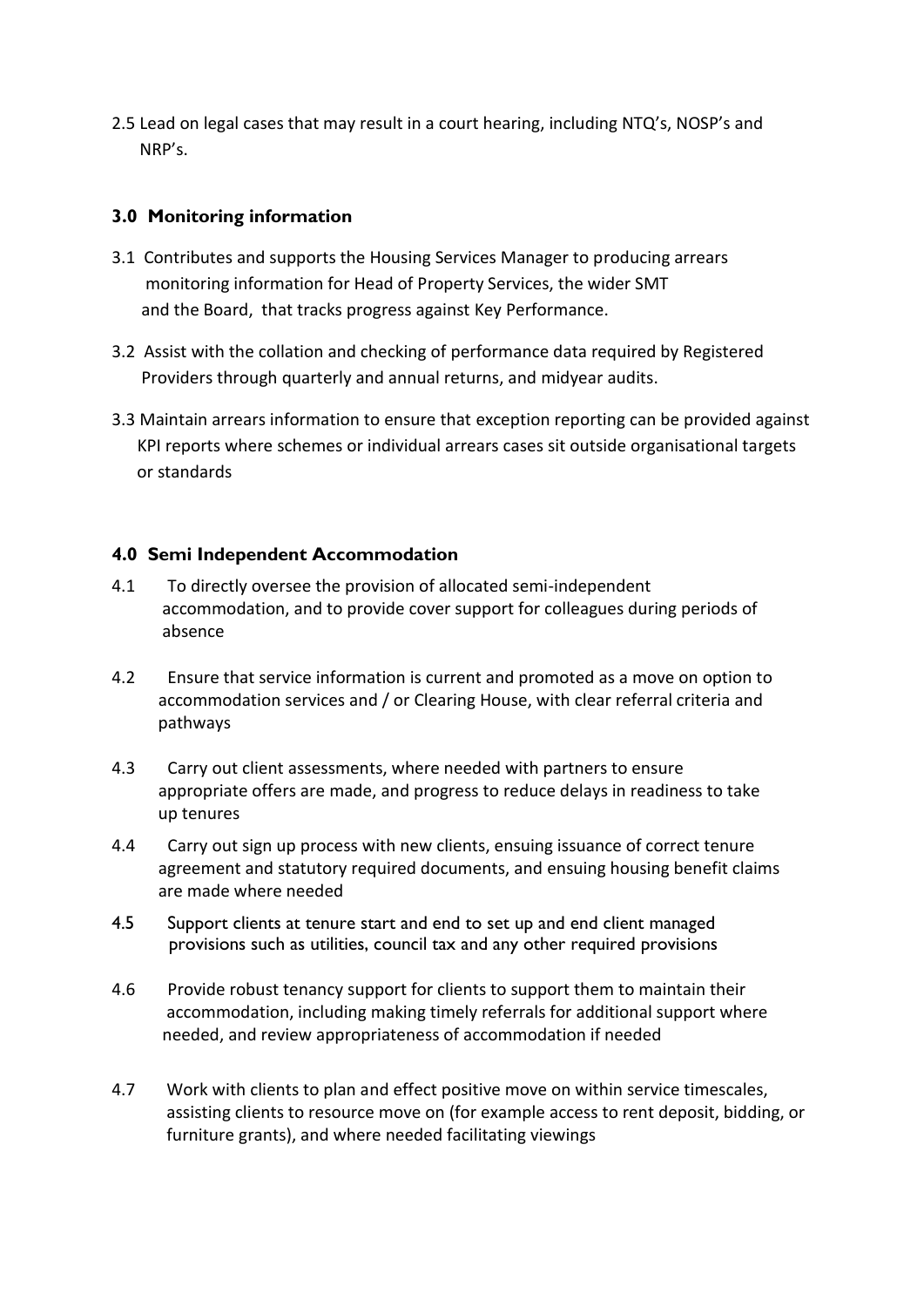- 4.8 Carry out and review client risk assessments for all clients, and maintain accurate assessment and contact records on INFORM
- 4.9 Monitor quality and condition of buildings, reporting repairs through SHP maintenance team, and facilitating contractors where needed
- 4.10 Reduce lost income through void properties. Carry out comprehensive void inspections within SHP procedures, and work with SHP voids team, seek and process referral to achieve re-let within target timescale
- 4.11 Carry out all mandatory health and safety inspections and risk assessments, including facilitating Registered Provider inspections
- 4.12 To investigate any reports of anti-social behaviour, liaising with partners where needed to take appropriate action in addressing identified issues, maintaining detailed case notes on INFORM, and progression to formal stages as mentioned above.
- 4.13 Keeping up to date with the work of internal SHP teams, and ensuring that semiindependent clients have equal access to strategic initiatives such as PIE, Opportunities programme and client involvement

# **5.0 Client satisfaction and consultation**

5.1 Put Ensure that client complaints, compliments, suggestions and feedback are recorded, feedback to the Housing Services Manager, and acted upon in a timely manner as per SHP procedure.

## **6.0 Relationship management and communication**

- 6.1 Develop and maintain positive relationships with internal partners including accommodation service teams and managers,
- 6.2 Develop effective relationships with Registered providers, and attend liaison meetings where required, including deputising at meetings in the absence of the Housing Services Manager
- 6.3 Maintain relationship with colleagues, and attend departmental meetings as required
- 6.4 Develop and maintain partnerships with external services to enable effective delivery of all elements of the role.
- 6.5 To take personal responsibility for a professional approach that enhances the reputation of the service both internally and externally and meets the organisational code of conduct.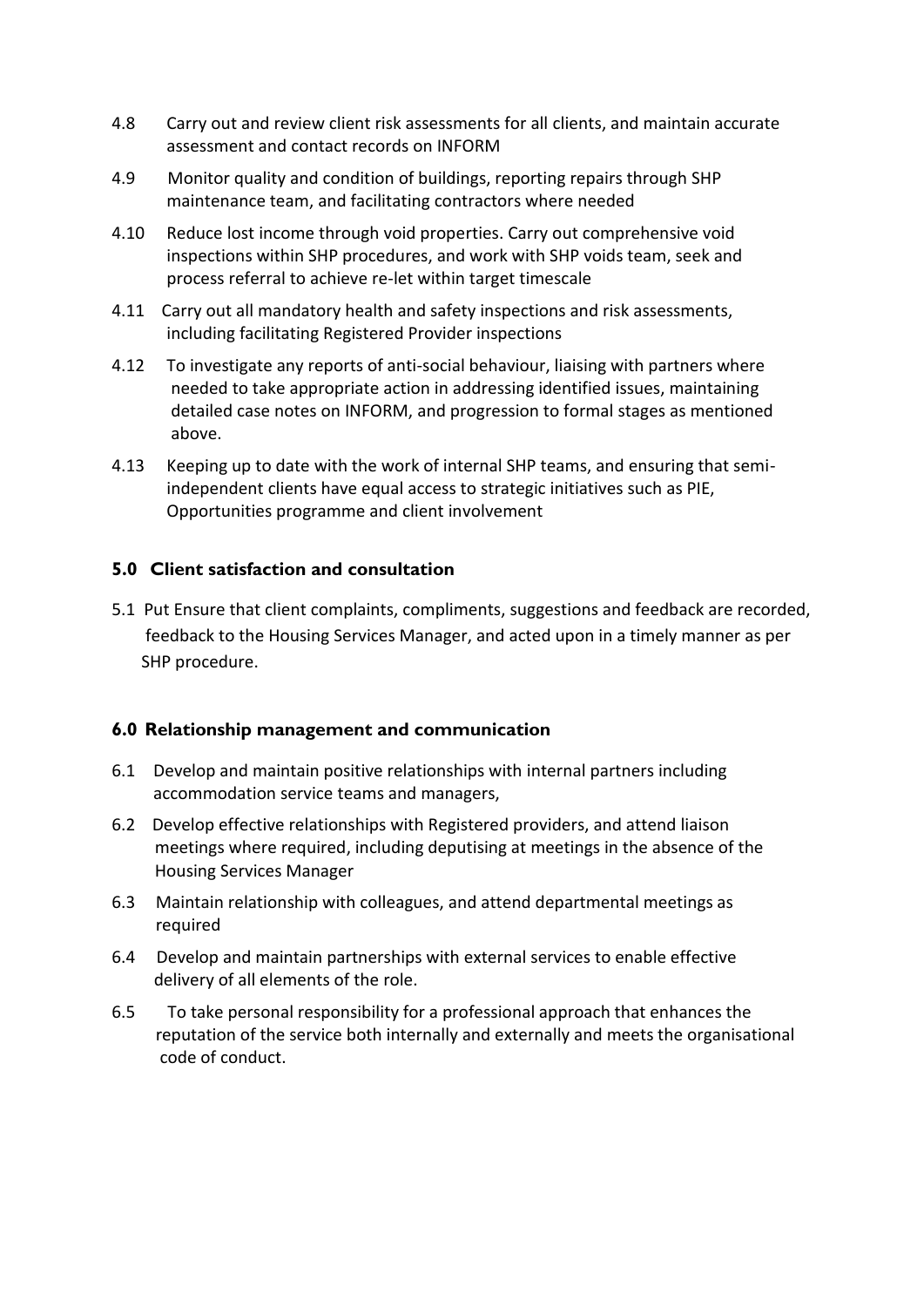# **8.0 Health and safety**

- 8.1 Liaising with the Health and Safety Co-Ordinator, and through the Housing Officer, ensure the health and safety requirements for the semi independent stock are met.
- 8.2 Ensure that all duties and responsibilities are carried out in compliance with the Health and Safety at Work Act 1974, Statutory Regulations and Organisational Policies and Procedures.
- 8.3 Ensure that staff are aware of their responsibilities under SHP Health and safety policies and have completed the required training.
- 8.4 Ensure that all RP risk assessment and property inspections are recorded on INFORM, and all non conformities are addressed and recorded within specified timescale.

# **9.0 Organisational Resources for Housing management**

9.1 Maintain an external view of Welfare Benefit Policy changes affecting client entitlement or presents income collection to SHP, and inform Housing Services Manager.

## **10 Data Requirements and Client records**

10.1 To comply with and ensure that staff comply with the organisational requirements to protect personal and confidential information and with the internal procedures to support the management of risks regarding information security breaches.

## **11 Risk Management**

11.1 To understand and ensure that staff understand that management of risk associated with poor rent collection, that it is the responsibility of everyone, and works in a progressive, honest and open environment to achieve the best results.

# **12. Safeguarding Children and Adults**

12.1 To be able and committed to and ensure that staff are able and committed to safeguarding children and vulnerable adults in line with SHP policies, and to ensure that comprehensive records keeping of such concerns and referrals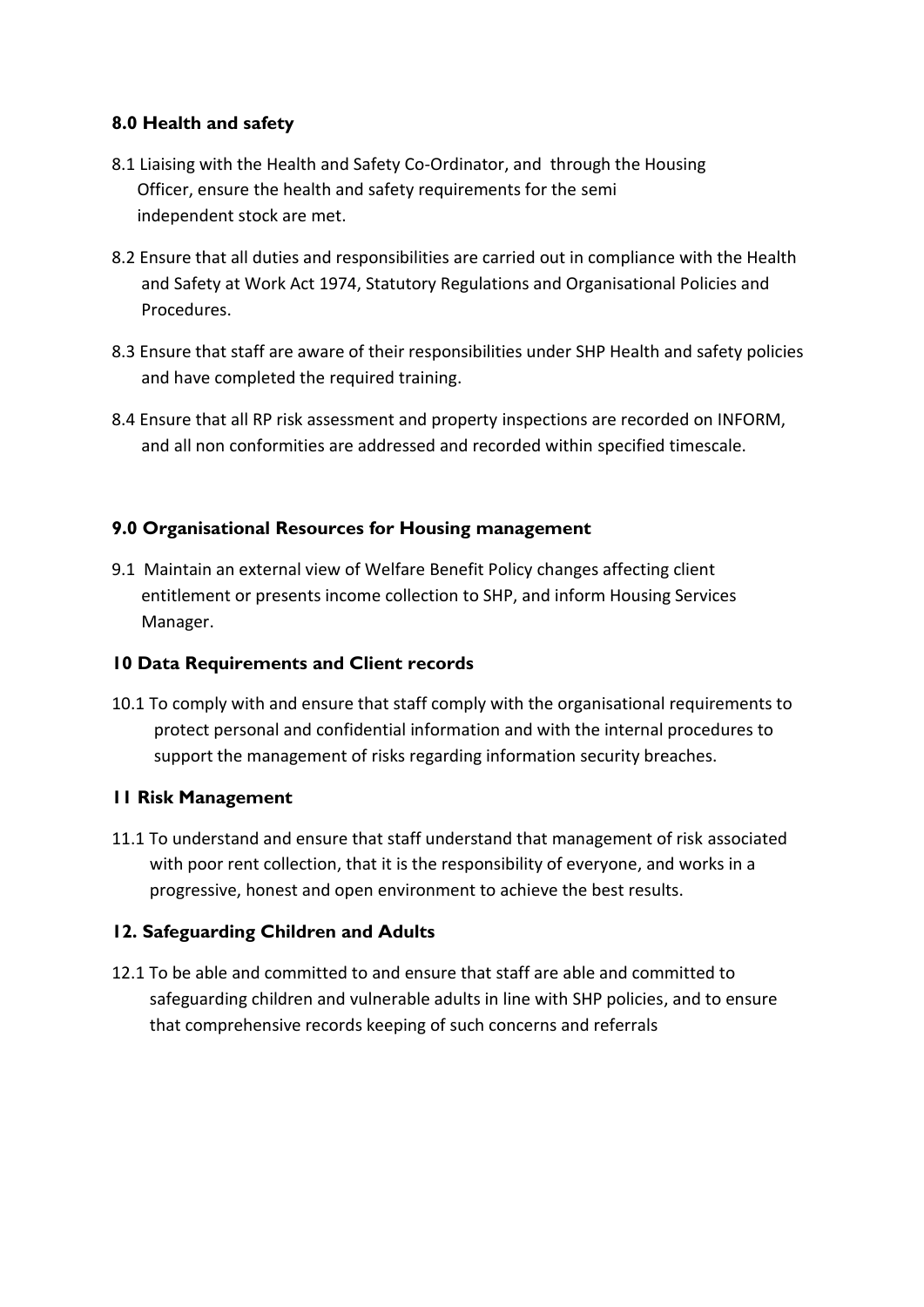# **Technical and Professional Know-How required for Effective Performance**

- Proven experience of effective rent collection performance, ideally within a complex case load, with ability to recognise and taken corrective actions for self and others where performance is lower than target.
- Proven ability to manage and prioritise a busy workload, working to meet deadlines and performance targets
- Proven understanding and application of legislative framework relating to housing management and welfare benefit system.
- Experience of strong partnership working, and understanding of Management Agreement arrangements with Registered Providers
- Experience of providing tenancy sustainment / housing management provision, including an understanding of effective assessment of needs and risk associated with SHP clients within a semi-independent accommodation, and experience of making appropriate external referrals
- Ability to effectively provide a senior support role within a team, ideally with experience of coaching or training support to achieve team objectives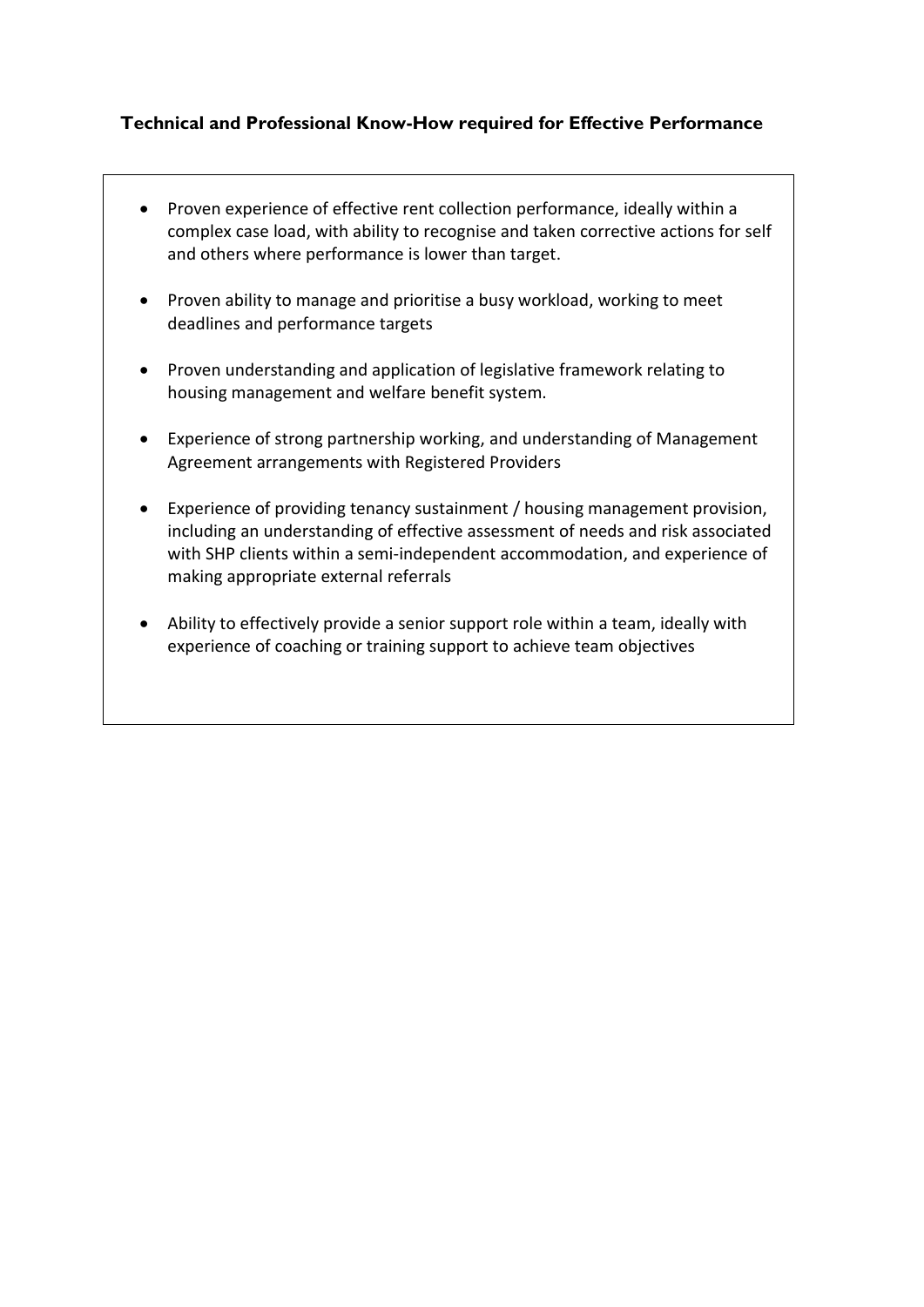# **Competencies Required For Effective Performance:**

| <b>Competency</b>                                                                                                                    | What this looks like in practice                                                                                                                                                                                                                                                                                                                                                                                | <b>Level</b> |
|--------------------------------------------------------------------------------------------------------------------------------------|-----------------------------------------------------------------------------------------------------------------------------------------------------------------------------------------------------------------------------------------------------------------------------------------------------------------------------------------------------------------------------------------------------------------|--------------|
| <b>Analytical Thinking</b><br>(The ability to give<br>proper consideration<br>to problems and to<br>come up with good<br>solutions.) | Gathers the required information to solve<br>problems<br><b>Steps back from the problem and considers what</b><br>information is required.<br>• Collects the information required to solve the<br>problem.<br>• Draws upon and learns from previous experiences<br>of self and others.<br>Organises the information in a logical way.                                                                           |              |
|                                                                                                                                      | Sifts and analyses information<br>• Processes information quickly and draws accurate<br>conclusions.<br><b>Breaks down problems into their parts, identifies</b><br>cause and effect.<br>" Makes accurate deductions.<br>• Evaluates whether arguments or cases are complete<br>or sound.<br>• Challenges incorrect information or discrepancies.<br><b>•</b> Reflects on what they've done and learns from it. | $\mathbf 2$  |
|                                                                                                                                      | Is conscientious and professional<br>" Meet targets and deadlines.<br>" Do what they say they are going to do.<br>• Prepares properly for meetings and events.<br>" Complies with defined policies and procedures.<br>• Understands the need to evidence what we do.<br>• Completes paperwork and reports in line with<br>standards.                                                                            |              |
| <b>Commitment and</b><br><b>Drive</b><br>(The ability to take the<br>initiative and achieve<br>targets and results)                  | Is proactive and solution focused<br>Is enthusiastic and positive in what they do.<br>Do things before they need to be told.<br>• Find solutions for themselves.<br>Knows when to make decisions and when to seek<br>support from others<br>• Is flexible and adapts response according to the<br>situation while working within. SHP policies and<br>procedures.                                               | $\mathbf 2$  |
|                                                                                                                                      | Goes the extra mile<br>• Willingly take on extra tasks and/ or responsibilities<br>outside of their current role.<br>• Look for and enjoy new challenges and<br>opportunities.                                                                                                                                                                                                                                  | 3            |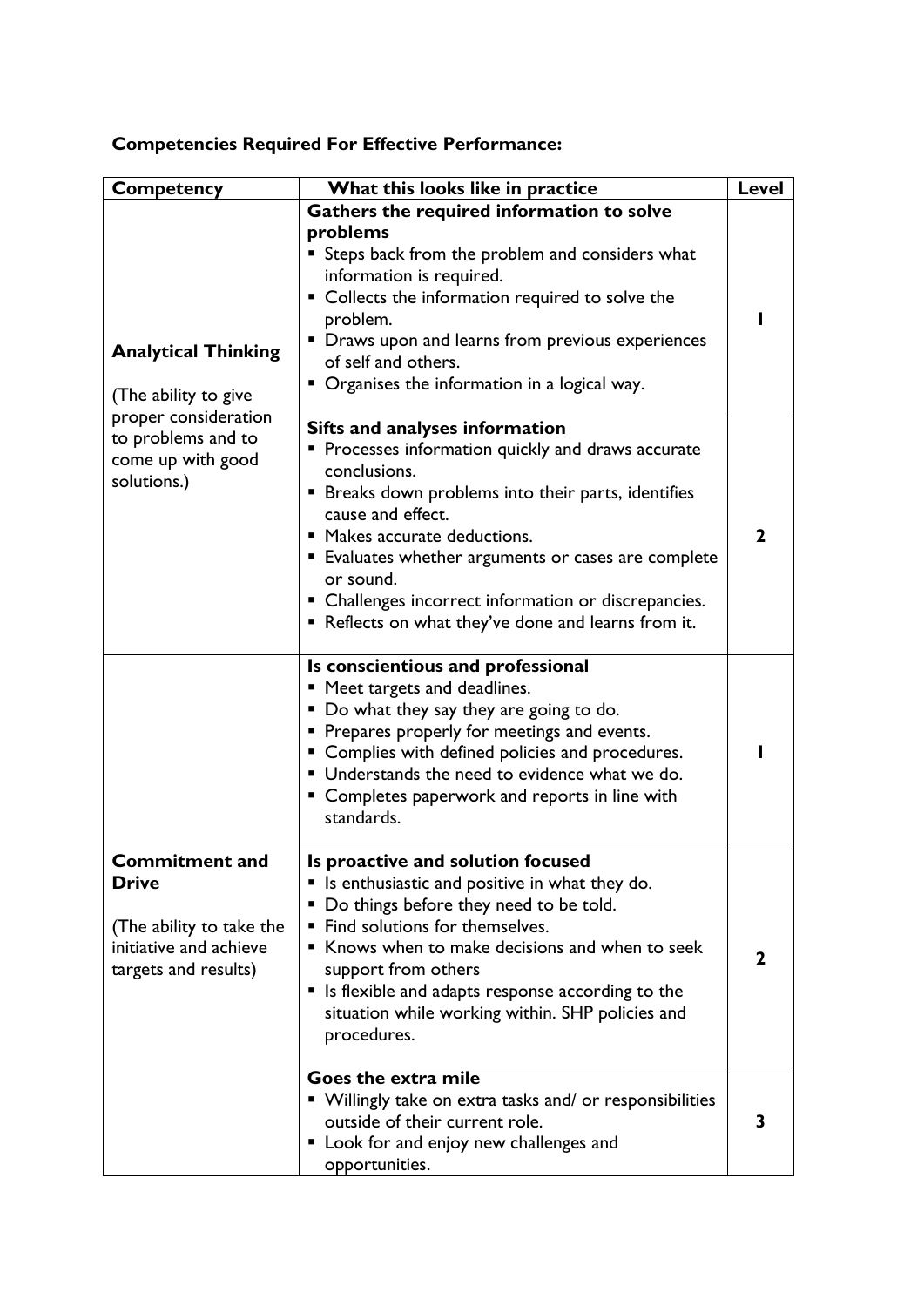|                                                                                                   | • Achieve results through their own motivation and<br>drive.<br><b>Starts and carries through new projects.</b><br>• Consistently achieve high standards for themselves<br>(and others).                                                                                                                                                                                                                                                                                                          |   |
|---------------------------------------------------------------------------------------------------|---------------------------------------------------------------------------------------------------------------------------------------------------------------------------------------------------------------------------------------------------------------------------------------------------------------------------------------------------------------------------------------------------------------------------------------------------------------------------------------------------|---|
| <b>Efficiency and</b><br><b>Effectiveness</b>                                                     | <b>Organises own work</b><br>" Thinks ahead about what needs to be done.<br>Sets clear priorities for work.<br>■ Shows good attention to detail; checks work for<br>accuracy.<br>■ Keeps files and other paperwork up to date.<br>Knows where to find things.<br>" Meets targets and deadlines.                                                                                                                                                                                                   |   |
| (The ability to plan and<br>organise work so that<br>deadlines, targets and<br>standards are met) | Consistently delivers work on time and to<br>standards<br>• Produces work quickly<br>" Meets quality standards.<br>• Plans work and projects, sets clear milestones.<br>" Monitors progress and takes action where<br>performance deviates from plan.<br>" Juggles several tasks and projects at any one time<br>without letting any drop.                                                                                                                                                        | 2 |
| <b>Teamworking</b><br>(The ability to work<br>cooperatively and                                   | <b>Supports and considers others</b><br>• Does their fair share.<br>" Is flexible and is prepared to help with things which<br>are outside their own role<br>■ Sees when others are struggling and offers help.<br>• Owns their decisions and does not pass the buck.<br>■ Actively contributes to team meetings.<br><b>Shares knowledge and ideas with colleagues.</b><br>Actively supports other teams across SHP.<br>• Promotes SHP as an organisation inside and outside<br>the organisation. |   |
| supportively with their<br>own team and other<br>teams across SHP)                                | <b>Builds team spirit</b><br>Acts to promote cooperation in the team.<br>Emphasises the strengths of the team and builds on<br>them.<br>• Offers support and coaching when required.<br>• Proactively identifies and manages conflict within<br>the team.<br>• Takes collective responsibility for team actions and<br>decisions.<br>■ Represents the team positively to others in SHP.                                                                                                           | 2 |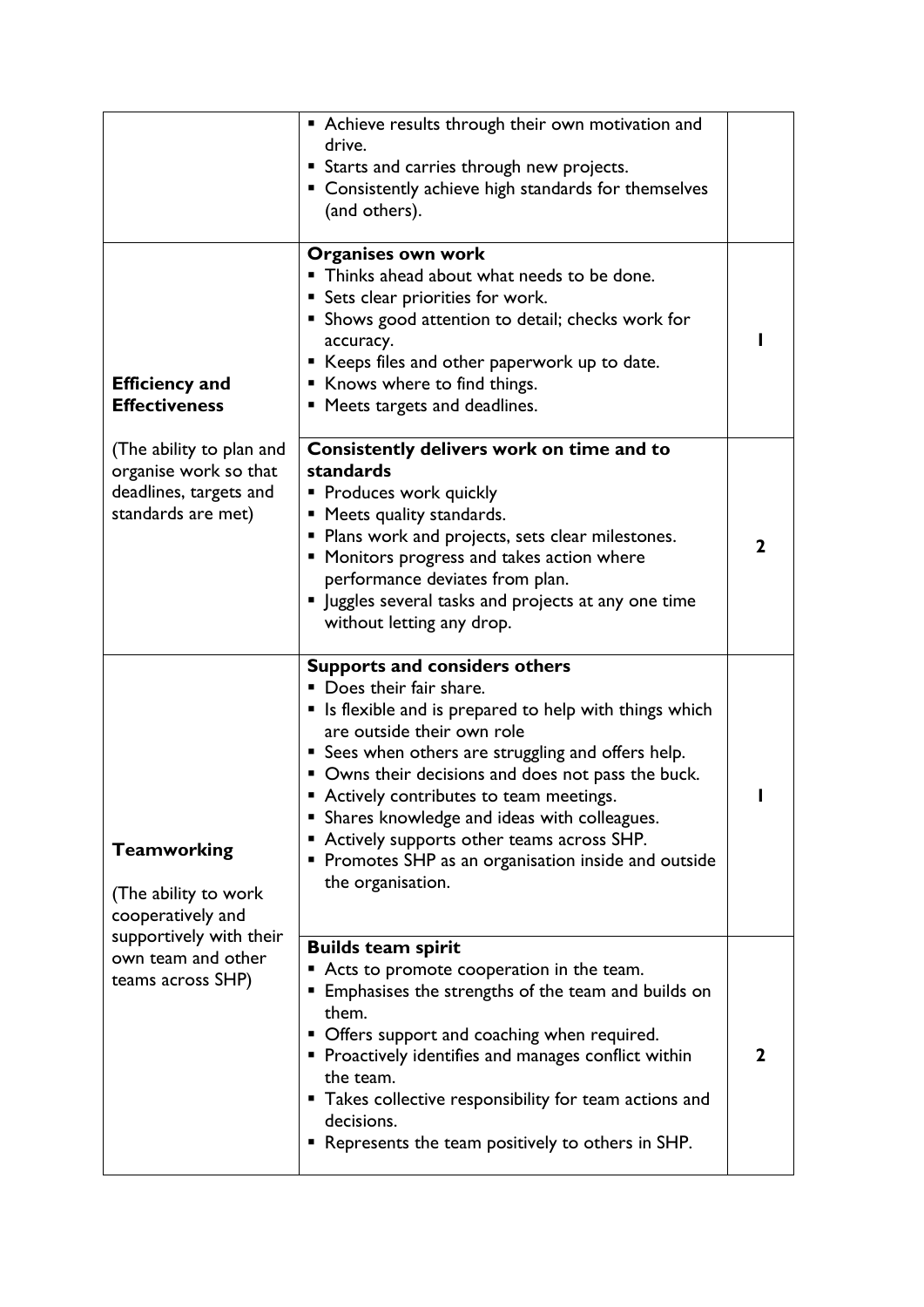|                                                                                                                            | <b>Promotes teamwork across SHP</b><br>■ Actively encourages teams across SHP to share<br>best practice and new ideas.<br><b>Ensures that each team understands how they</b><br>contribute to the organisation as a whole.<br>" Finds out what other departments are doing to see<br>if they can learn from them or to share ideas.<br><b>Ensures that each service/area promotes SHP as a</b><br>whole externally and internally. | 3 |
|----------------------------------------------------------------------------------------------------------------------------|------------------------------------------------------------------------------------------------------------------------------------------------------------------------------------------------------------------------------------------------------------------------------------------------------------------------------------------------------------------------------------------------------------------------------------|---|
|                                                                                                                            | <b>Communicates clearly</b><br>" Can talk to different types of people effectively.<br>• Checks that they have been understood.<br>• Speaks to people in a respectful and courteous<br>manner.<br>Respects and takes into account cultural<br>differences.<br>" Uses appropriate body language.<br>• Writes clearly and concisely.<br>• Uses appropriate methods of communication.                                                 |   |
| <b>Effective</b><br>communication<br>(The ability to<br>communicate with<br>others in a cooperative<br>and sensitive way.) | Shows warmth and consideration to others<br>If Is open and honest.<br>" Makes ever effort to put people at their ease.<br>" Is a good listener; gives people time.<br>Takes time to tune into what others are really<br>thinking and feeling.<br>Is very aware of their own emotions and feelings<br>٠<br>and how these impact on others                                                                                           | 2 |
|                                                                                                                            | Influences people inside and outside the<br>organisation<br>• Speaks with enthusiasm and conviction.<br>■ Networks effectively inside and outside of SHP.<br>• Adapts their style and approach to the needs of the<br>audience.<br>• Presents information so that others understand and<br>are engaged.<br>• Sells the benefits of their proposals to others.<br>■ Finds win- win results for both parties in a<br>negotiation.    | 3 |
| <b>Resilience</b><br>(The ability to deal<br>with situations with<br>clients and colleagues<br>with confidence.)           | Is self aware<br>• Takes time to reflect on actions and behaviours and<br>learn from them.<br>• Admits when they make mistakes and learns from<br>them.<br>• Has the confidence to review what works and does<br>not work.                                                                                                                                                                                                         |   |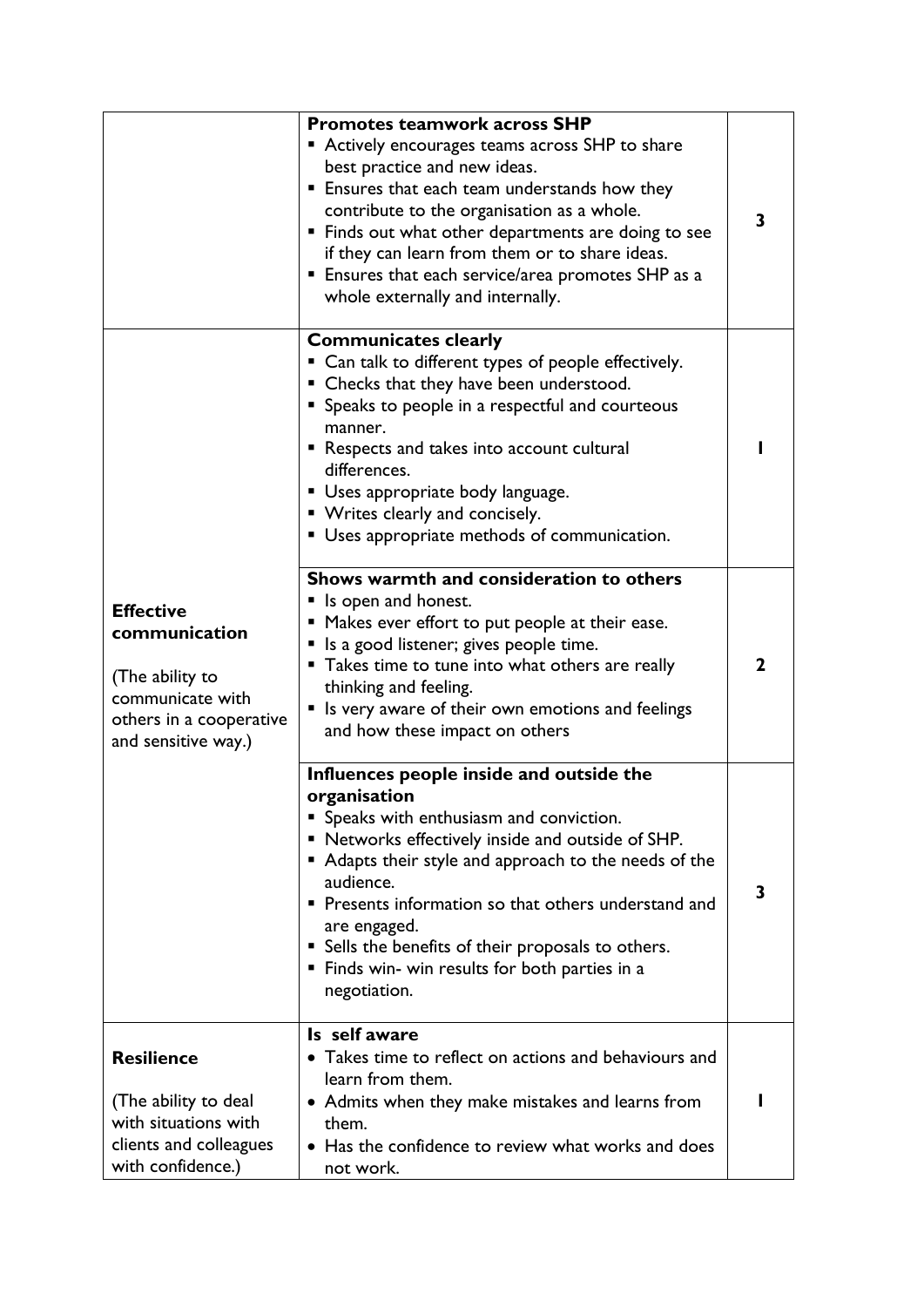| <b>Embracing Change</b>                                                                                                                                                                                                                                | Sees the positive aspects of change.                                                                                                                                                                                                                                                                                                                                                                                                                                                                                                 |              |
|--------------------------------------------------------------------------------------------------------------------------------------------------------------------------------------------------------------------------------------------------------|--------------------------------------------------------------------------------------------------------------------------------------------------------------------------------------------------------------------------------------------------------------------------------------------------------------------------------------------------------------------------------------------------------------------------------------------------------------------------------------------------------------------------------------|--------------|
| departments etc.)                                                                                                                                                                                                                                      | Takes actions to improve customer service<br>Asks for others' ideas about how service can be<br>improved.<br>Looks for ways to make procedures and systems<br>more customer-friendly.<br>Involves customers in continuously improving the<br>service.<br>• Collaborates with other agencies and organisations<br>to promote joint working.<br><b>Ensures that customer feedback affects real change</b><br>across SHP.<br><b>Responds positively to change</b>                                                                       | 3            |
| <b>Putting the</b><br><b>Customer First</b><br>(The willingness and<br>ability to deliver the<br>best possible person<br>centred service to<br>our customers -<br>customers may be<br>service users, RSLs,<br>statutory bodies,<br>colleagues in other | Finds positive solutions to meet customer<br>needs<br>• Actively seeks and offers alternative ways of<br>meeting customers needs<br>" Is responsive to customer problems, and works<br>with them to resolve problems promptly.<br>• Foresees problems rather than waiting for them to<br>happen<br>Asks for feedback from customers about the<br>service provided, and acts on it.<br><b>Establishes effective working relationships with</b><br>other agencies to meet customer needs.<br>Knows when to refer on to other agencies. | $\mathbf 2$  |
|                                                                                                                                                                                                                                                        | <b>Builds effective relationships with customers</b><br>" Makes themselves available for the customer.<br>• Treats people with respect and courtesy<br><b>Explores with customers their specific needs</b><br>■ Is very clear with boundaries – the customers and<br>their own.<br>■ Recognises that SHP exists to provide a service to<br>our customers.                                                                                                                                                                            |              |
|                                                                                                                                                                                                                                                        | Is assertive and self confident<br>• Presents self in a confident manner.<br>• Raises issues in a constructive way.<br>• Able to make clear decisions and act on them.<br>• Remains calm and self controlled in challenging<br>situations.<br>• Acts decisively and appropriately in a crisis.                                                                                                                                                                                                                                       | $\mathbf{2}$ |
|                                                                                                                                                                                                                                                        | • Is aware of their own strengths and areas for<br>development.<br>• Takes responsibility for their own learning.                                                                                                                                                                                                                                                                                                                                                                                                                    |              |